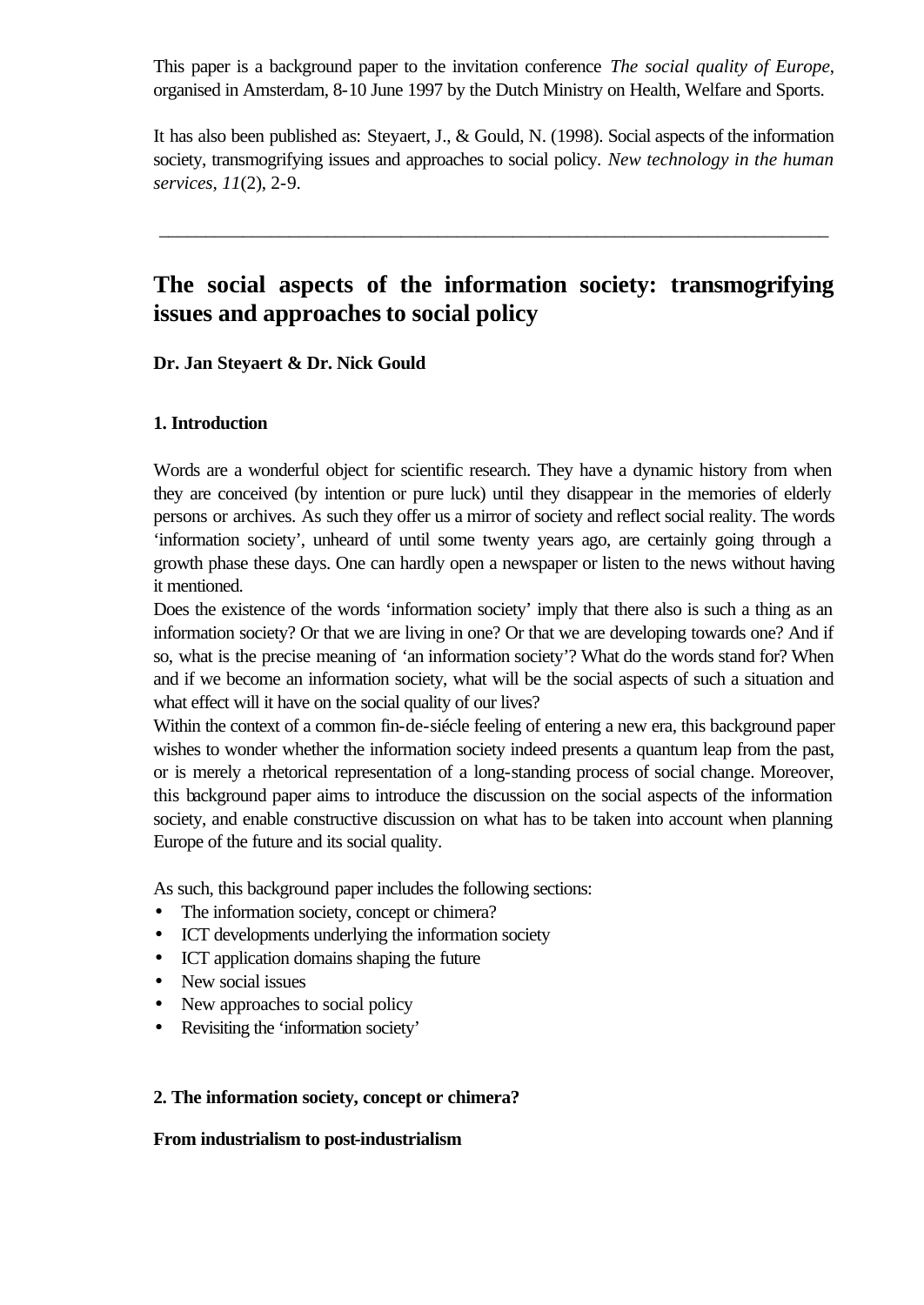The conception of the label 'information society' can be traced back to social research in the late sixties and early seventies, more precisely to Alain Touraine and his American counterpart Daniel Bell (Bell 1973, Touraine 1969). Both analysed the social and economic changes in the society at the time and used the label 'post-industrialism' to indicate that a new era was oozing into our lives.

In his analysis, Touraine was focusing very much on the shifts in power relations between social classes, and the emergence of a new social class of technocrats, which he believed would become dominant.

Bell analyses economic and industrial developments in Western (American) society as pathing the way to the sequel of the pre-industrial and industrial society. Within the pre-industrial society, the main focus of economy was on harvesting the fruits of Mother Nature, mainly through mining, fishing and agriculture. In industrial society, this focus changed to the manufacture of commodities. In the coming post-industrial society, Bell predicts information in all its forms to be the core focus of economy: "in capitalist society the axial institution has been private property and in the postindustrial society it is the centrality of theoretical knowledge" (Bell 1973, p. 113).

Both Touraine and Bell identified information as being a key-ingredient of the post industrialist society. As Negroponte phrased it, the central locus of economy was no longer to be found in transformation of atoms, but in processing bits (Negroponte 1995).

## **From post-industrialism to information society**

The concept of 'information society' does not feature in the early work of neither Alain Touraine nor Daniel Bell. Both referred to the societal changes as being post-industrialistic. It would require some archaeology in the archives of scientific publications to determine who can take credit of launching the concept of 'information society'. A strong candidate is without any doubt Yoneji Masuda, one of the persons who developed the Japanese policy 'the plan for an information society: Japan's national goal toward the year 2000' (Masuda 1983).

The concept of the information society and the futuristic scenario's of the Japanese policy were eagerly taken up by Western visionaries such as Alvin Toffler, John Naisbitt and more recently Nicholas Negroponte (Naisbitt 1982, Negroponte 1995, Toffler 1981). All contributed to the popularisation of Touraine's and Bell's ideas and the dissemination of the concept of the information society and its synonyms such as the digital society, the wired society (lately transformed into the wireless society), the electronic cottage, the global village and the like.

Although no concrete and operational definition of the 'information society' is available, the use of the label has turned into a hype over the last few years. And although  $\dot{\mathbf{t}}$  is consequently still impossible to exactly determine which societies or countries have already achieved the status 'information society' or to what extent, there seems to be a common understanding of the core ingredients of the label. These ingredients are threefold: more information, more technology and more third sector economy:

- Western societies have seen a significant *increase in information* over the past decades. Since Price charted the exponential growth of scientific information products (Price 1963), many other social domains have seen a similar development. We now have more books, more telephones, more television sets, more television channels, more radio channels, more internet connections, more…. than ever before.
- Western societies have also seen an even more significant *increase in information technology*. The present information and communication technology (ICT) differs qualitatively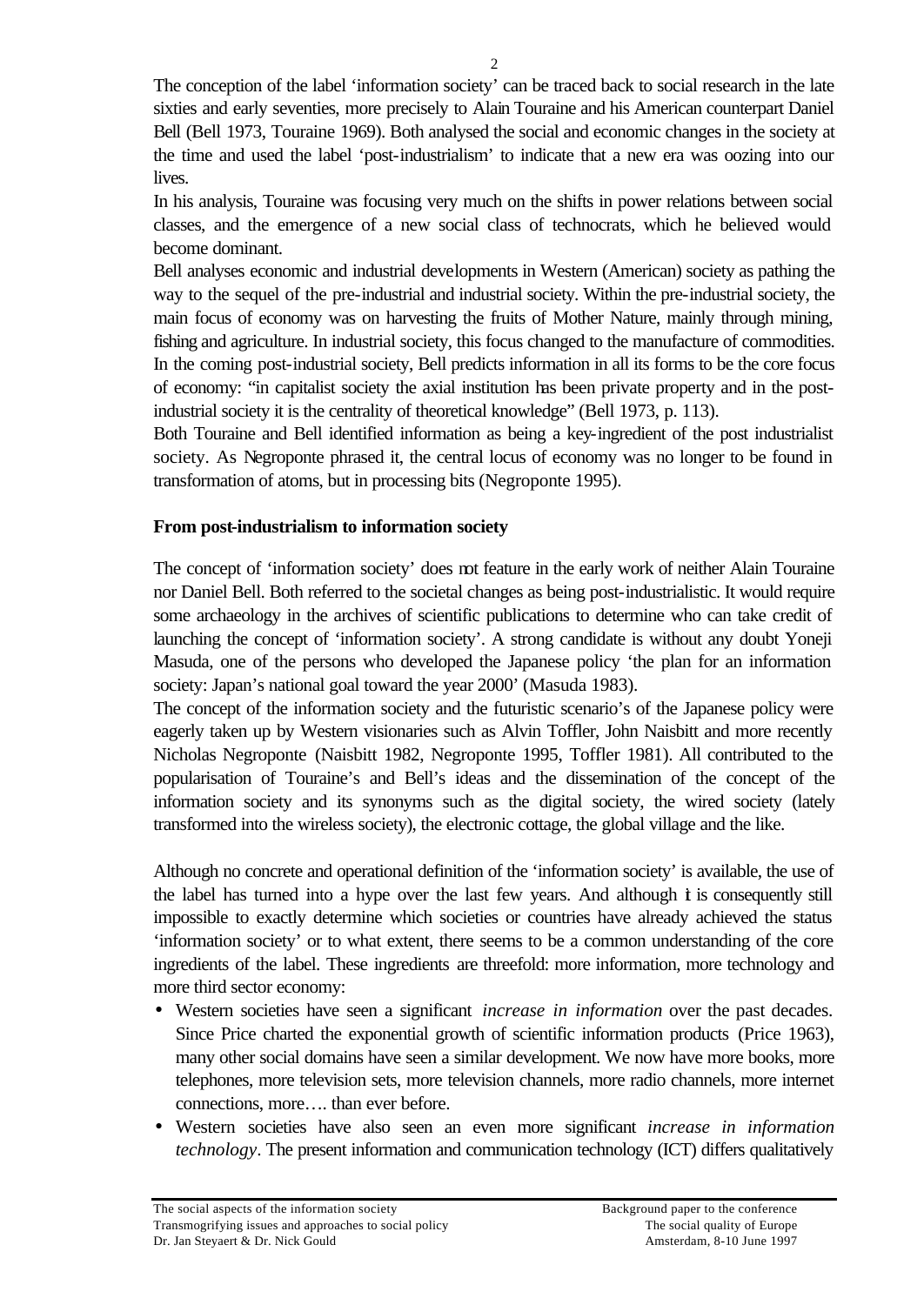from the technology we had five or ten years ago. It is common to state that the current personal computer has more capacity than the computer of an average university computer centre a decade earlier. Additionally, current ICT is characterised by a wide dissemination across large proportions of Western population.

• Finally, Western societies have seen, basically since the end of the previous century, a shift in *economical focus from first to third sector*. Both in terms of absolute and relative labour force as well as in terms of contributions to nations' GNPs, the third sector sits on the forefront. Hence, the occupational structure of our society has changed considerably (Esping-Andersen 1993, Gershuny & Miles 1983). While the generation of our grandfathers and – mothers predominantly consisted of farmers and industrial workers, the current labour force consists to a large extent of white-collar workers. This reflects the increased importance of information-intensive economic sectors such as media, banking/insurances/social security, government administration and education.

Notwithstanding these illustrating statistics, assessing to what extent a society is an information society, using operational/measurable indicators is still not manageable, nor is stating when exactly a society passes some thresholds and can be rightly called an information society (Miles 1990, Williams 1988).

## **Information society, a concept scrutinised**

The concept of the information society has many worshippers, those who applaud the thrilling effects of the new developments and those who launch warnings for negative effects. Both groups actually share the believe that our society is indeed (moving towards) an information society. Some however scrutinise the very notion of there being or coming something that can be labelled information society and entitle it a hype, joining the other hypes so frequently found in informatics or management literature. This group has serious questions regarding the (absence of) methodology underlying some of the researches that forecast the information society and dispute the qualitative shift from industrial to information society.

## **Methodology**

Relatively few quantitative researches are available regarding the information society. Within those that are available, measuring the number of organisations in economic sectors or their contribution to national GNPs are common approaches for validation of the economic shift towards the third sector, an important ingredient of the information society. This is most often done by relying on official statistics. However, apart from questioning their reliability and the fuzziness of conceptual boundaries (Miles 1990, p. 17-21, Miles 1991), one can wonder whether data on the level of organisations offer a detailed enough platform for analysis. A newspaper company will be allocated to the third sector because it deals with information processing and includes white-collar workers such as journalists. Describing a newspaper company as third sector however disguises the nature of the manual labour of printers, delivery boys and similar activities within these organisations. Assuming one can rightly categorise an organisation as third sector, would that be equivalent to the information society? Would Disneyland Paris be third sector? Beyond doubt. Would it be the information society?

The social aspects of the information society **Background paper to the conference** Transmogrifying issues and approaches to social policy The social quality of Europe Dr. Jan Steyaert & Dr. Nick Gould Amsterdam, 8-10 June 1997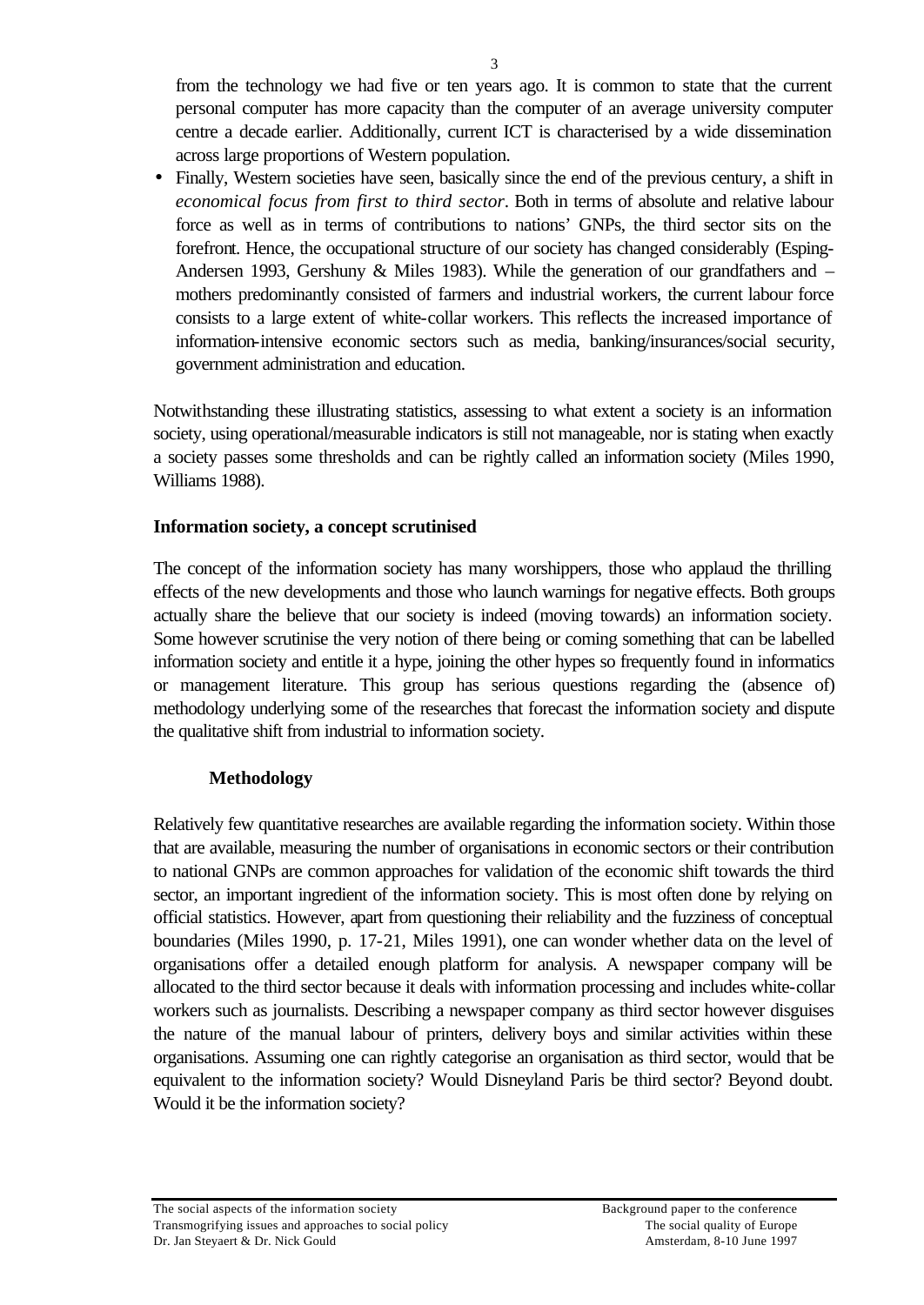Taking this argument further, one also needs to question whether an analysis on the level of jobs rather than organisations would solve the issue, as also each individual job is constituted of a curious mixture of 'informational' and 'non-informational' tasks.

## **Quantum leap?**

The ingredients of the 'information society' not being well defined and not being measurable, there is amble room for interpretation in overlooking the developments that currently take place. As such, the dominant interpretation currently certainly declares we have or are about to enter the information society. Such an interpretation is certainly backed up by policy developments, with international organisations such as G7 or European Union as well as many individual countries shuffling considerable policy activity on a myriad of societal domains under the label 'information society'.

Contradicting this perspective (which Miles labels the 'transformist perspective') is the interpretation that information technology is merely the current stage in a long-term process which will not change any of the main features of society (Miles et al. 1988). "There is no novel, 'postindustrial' society: the growth of service occupations and associated developments highlight the continuities of the present with the past" (Webster 1995, p. 50).

## **3. ICT developments underlying the information society**

Beyond much doubt, the significant progress of information and communication technology, both in quantity as in quality, has contributed much to the popularity of the concept of the 'information society'. Far more than its other aspects, it is the technology that is the most tangible, visible characteristic.

These information technologies come in many forms from the chip in our washing machine or microwave to the small computer that controls the smooth running of our car. Most noticeably, it is represented in the form of the personal computer. Innovations include increased computer power for less money, but also new products/services such as CD-ROMs, multimedia and GSM telephones. The increased power of personal and other computers and their wide dissemination have increased the information processing capacity of (Western) society beyond foregoing.

Computers not only become stronger and cheaper, but they also have lost their individuality. Only five years ago it was rare to find a computer that was connected to anything else but a printer, unless you worked in a university or defence. Currently this picture has changed drastically, as most computers have modems and are connected to internet, CompuServe or other major networks. The telecommunication aspect of technology has gained importance. Technological progress in this area is just around the corner, with ISDN lines becoming more democratic in prices and other high-speed telecommunication media being developed and installed, e.g. ATM and symmetric broadband. High expectations lie on the developments in the area of the interactivity of the existing television cable network, in some countries such as Belgium and the Netherlands already reaching more than 90 % of all households. Once this network becomes interactive, it allows households not only to receive information (television programmes) but also to send information back enabling value added network services to be provided, such as telephone services, internet or video-on-demand.

A recent study on behalf of the UK Department of Trade and Industry identified four strands along which the technological dimension of the information society seems to be developing. A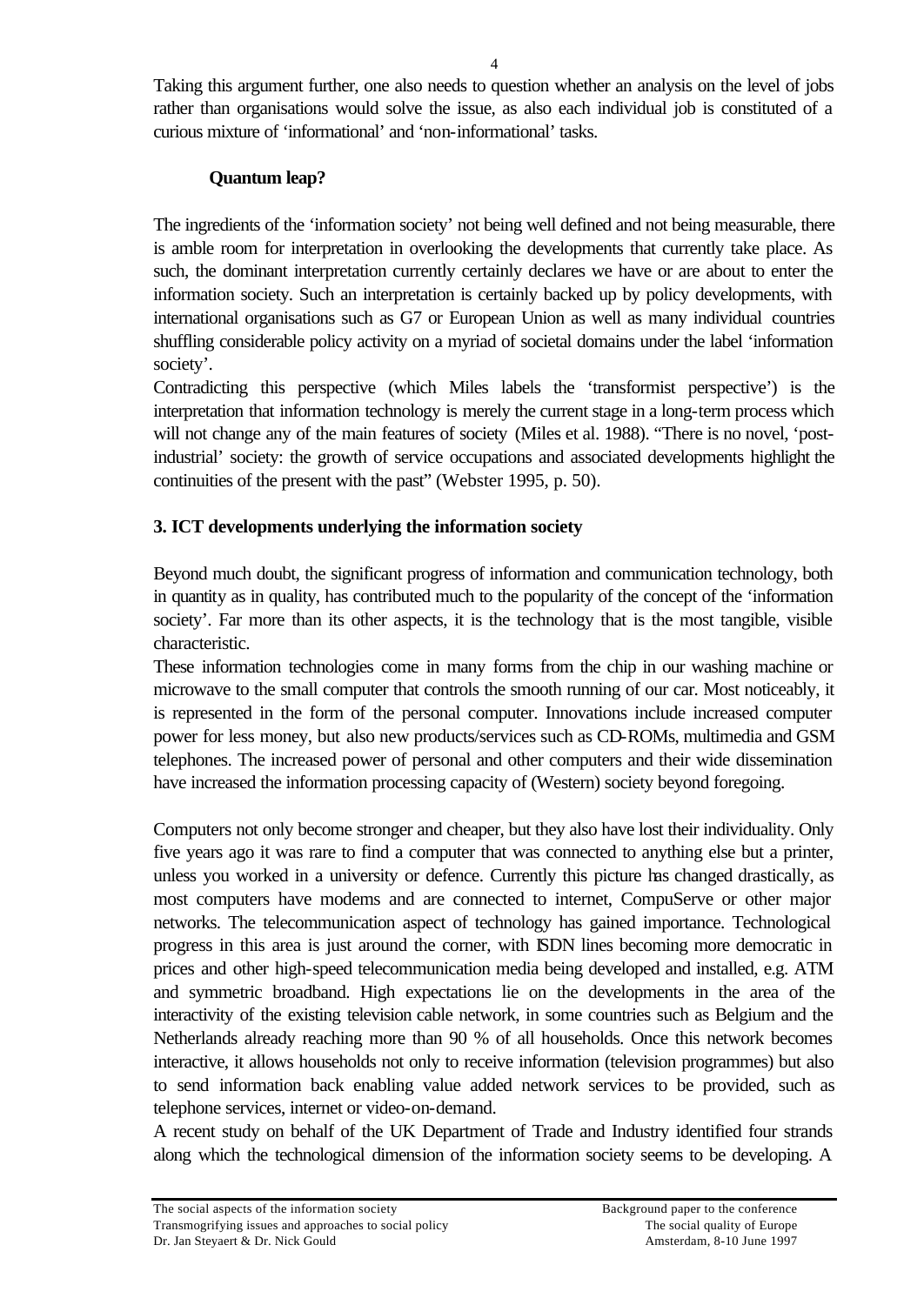distinction was made between the 'IT path' (number of PC's per inhabitants), the 'mobile path' (uptake of cellular telephony), the 'content path' (number of internet hosts) and the 'television path' (cable coverage). On each of these strands, only statistics pointing upwards can be shown. Moreover, all of them are converging creating a platform for synergy in developments.

The advances of information technology and the equally fast moving developments of communication technology could result in society's housing infrastructure not only being served by a network of water, gas and electricity supply, but also by a similar network of information supply. "The 'information grid' is seen as analogous to the electrical supply. As the electricity grid links every home, office, factory and shop to provide energy, so the information grid offers information wherever it is needed. This is, of course, an evolutionary process, but with the spread of ISDN we have the foundational elements of an 'information society'" (Webster 1995, p. 7). Although there are currently a myriad of stakeholders in these developments (users, information providers,…), there are considerably less stockholders involved (basically only those providing the infrastructure, that is telephone companies and service providers).

## **4. ICT application domains shaping the future**

The development of technical applications finds utilisation in a range of domains to which the concept of social quality is relevant. This section gives an overview of some of those domains that are most significant in the daily lives of European citizens: political participation; the home; health and education.

## **Political participation: Teledemocracy**

ICT will extend the reach of conventional representative politics but also has the potential to support new forms of political participation, at local and state levels, through various forms of electronic participation. Conventional forms of political activism supported by ICT include outreach work (newsletters, broadcasting, videos), networking (e-mail, bulletin boards, access to databases), internal organisation (collection of membership lists, finance), decision-making (expertise, technical information, aids to co-operative working). At the same time administrative and political information can be made readily accessible to individuals and groups; the world wide web is also a forum at the service of local and national governments. Users of government services can be empowered, examples being welfare advocacy using expert systems to give advice, prepare legal documents and ascertain benefit entitlements. We have yet to see, but the technical possibilities exist, for extension of political participation, sampling public opinion, conducting referenda, particularly at the local level (Percy-Smith 1995).

These are all generally seen as benign or productive effects of the Information Society - but there also concerns. The political environment could become more volatile in various ways. Pressure groups are able to mobilise more rapidly through electronic networks. This level of reactivity can already be seen in the organisation of some neo-fascist groups who are using the internet as a medium for organisation (Eatwell 1996). ICT also increases the pressure and volume of information, which potentially diverts the focus from key issues (Experts 1996). Not least, the maintenance and extension of pluralism is not supported by dependence on technologies which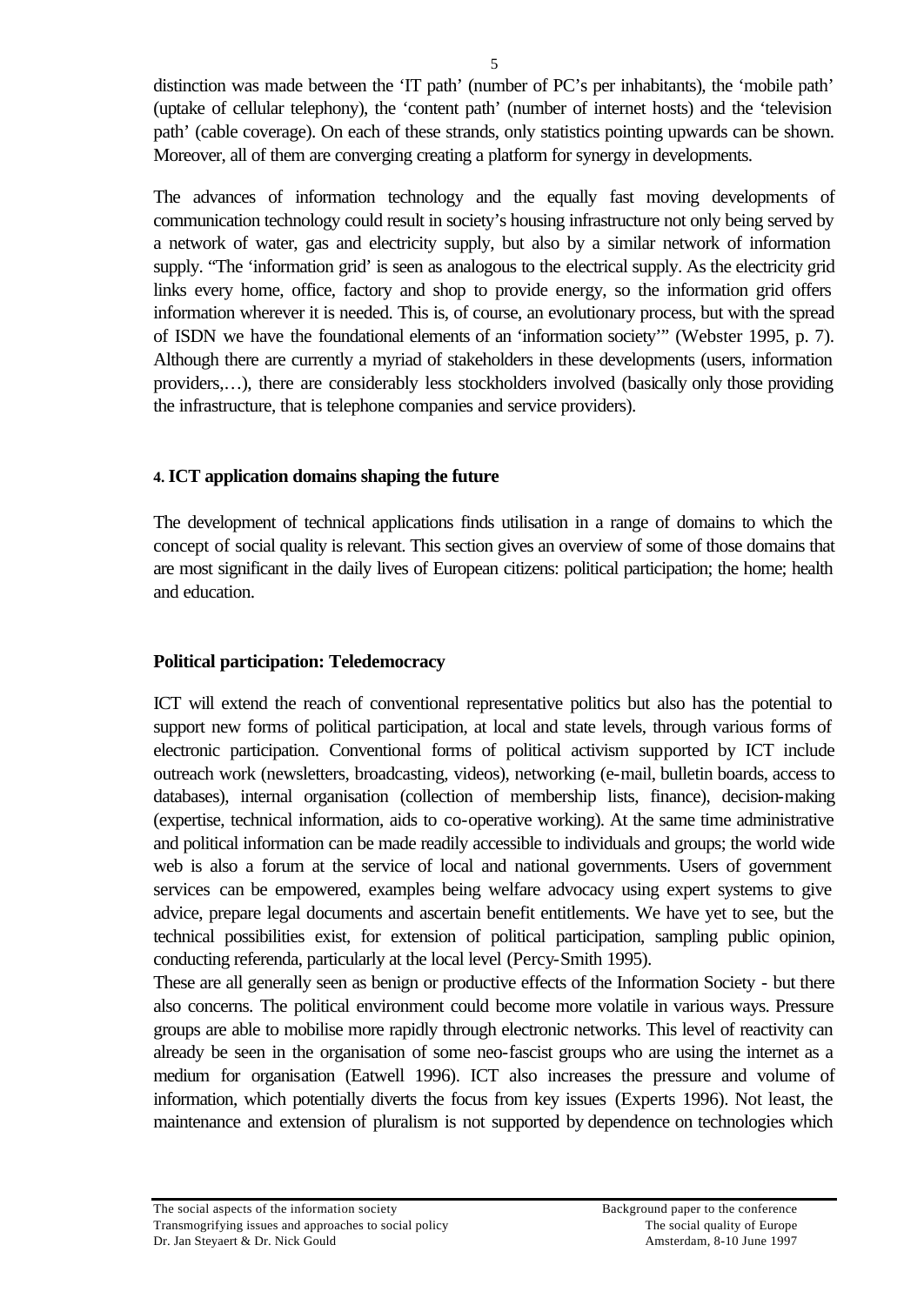disenfranchise people who are non-ICT users, exacerbated by the potential deterioration of traditional non-electronic media.

Whether ICT capacities will be utilised to widen democratic processes, sometimes referred to as the creation of 'teledemocracy' is likely to be further influenced by anxieties about the increased level of volatility which may result. Etzioni expresses concerns that extensions to decision-making such as through electronic referenda need to be matched by opportunity for consideration and reflection (Etzioni, 1992). Abramson similarly warns against a form of politics, which is the instant registration of preferences unmediated by discussion of the common good (Abramson et al, 1988).

#### **Home informatics**

Home informatics - the application of ICT products for use within the private household - has tended to be a 'poor relation' in intellectual terms to medical, industrial and defence spheres (Miles, 1988). However, in both economic and social terms this is an area worthy of attention, often a by product of more 'serious' industrial research and development which directly impacts on daily social quality, and has the potentiality to assist independent living for disabled or elderly people who would otherwise be reliant upon external support services. The level of informatisation of the home depends on demand levels for new technology - the reduction of price levels of existing services or products and the creation of new, affordable products (Miles et al, 1987). Whether the digital home contributes to the creation of a sometimes hypothesised 'leisure society' will also depend on the extent to which hours saved by technology are redistributed, but the digital home also becomes a more integrated base for a range of activities including work, education, health care as well as traditional domestic activity. The home has become not just a site of consumption but also of informal production including information production (word processing, video and camrecording), storage and retrieval of information (CD-ROMS, audio and video tapes), communication of information (e.g., telephony and e-mail), messaging, relating and displaying information and acting on information. Although the recent creation by leading hardware and software producers of 'Cyberhome 2000' (see *Independent 26 April 1997)* still has connotations of gimmickry and ostentatious consumption, most European homes will contain varying levels and combinations of these technologies. With technological convergence these applications and systems will become more interactive creating the possibility of the 'smart home'. One of the most powerful developments for social quality can be the emergence for vulnerable people of smart systems combining alarms with integrated systems for the delivery of domiciliarybased care (Moran 1993). Whether these and assistive technologies for disabled people will be provided for people in their own homes depends not only upon technological innovation and budgetary capacity of welfare services, but also the willingness of welfare bureaucracies to develop the flexibility necessary to agree standards and networking procedures, and to incorporate user perspectives in the development and implementation stages. Culture also remains a key determinant of the uptake of home informatics, teleshopping being an example where societies with a tradition of mail-order shopping may adapt to on-line services such as the French Minitel, but fail in others, such as Prestel in the UK. Similarly, potential consumers remain cautious about 'future-proofing', that is commiting themselves to an application which does not establish a market position and becomes obsolete.

#### **Health care**

.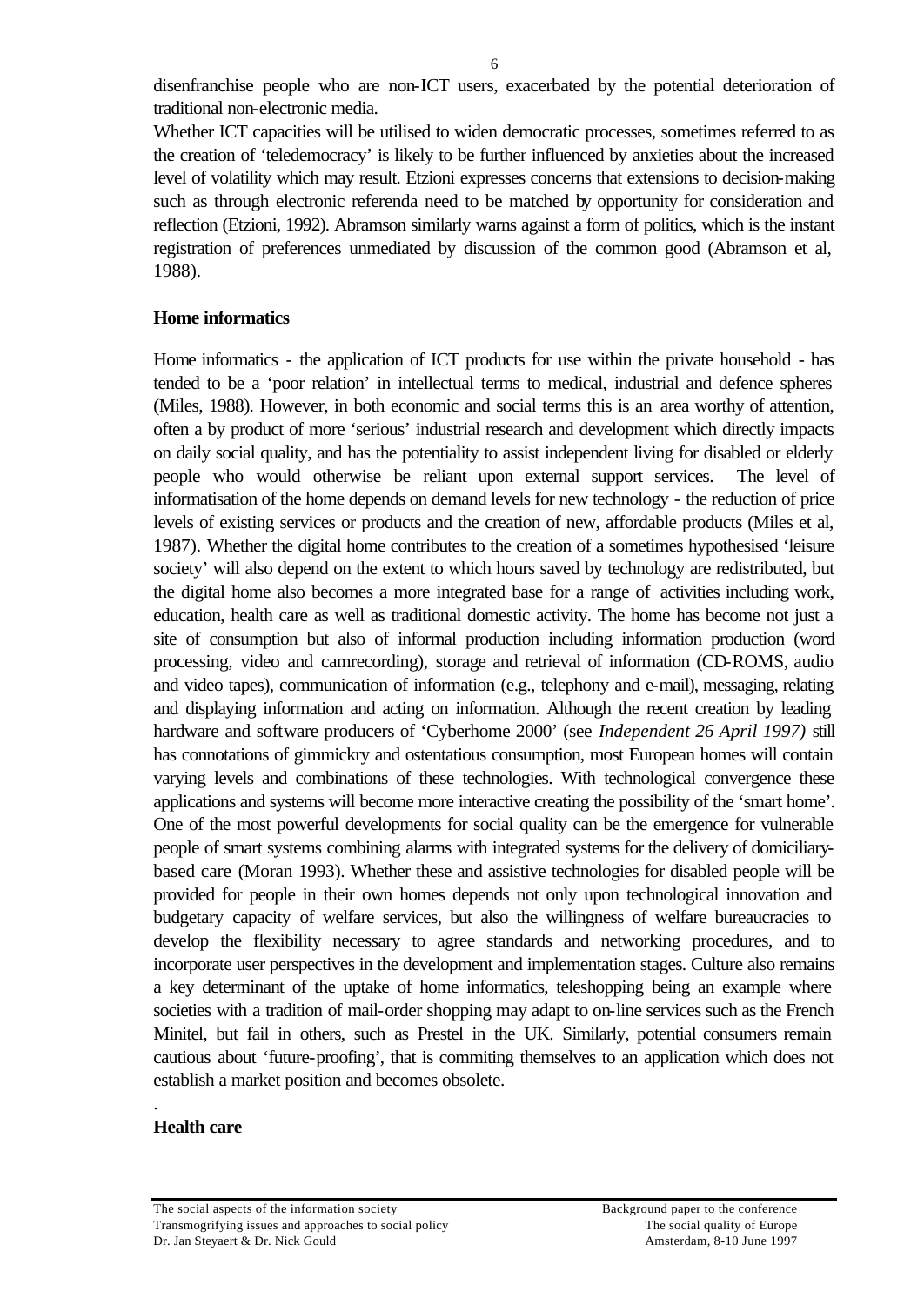The delivery of health care has always been an information-intensive activity but ICT both increases the informational capacities of health systems and also transforms the technologies of health care. This provides a potentiality to deliver better coverage of services, more effective diagnostics and intervention, and more cost-efficiency (High Level Group of Experts, 1996). Most sectors of the health delivery services are rapidly changing to electronic forms of patient care information. In the United Kingdom 90% of general practitioners own PC's, in Denmark 65%, the Netherlands 80% with implementation of electronic patient recording systems closely following hardware implementation (de Maesseneer & Beolchi 1995), with these figures rising rapidly. Similarly, in most major hospitals there are distributed systems for the maintenance of clinical information. The combination of ICTs, especially with broadband and ISDN networks, creates the potential to move forward on various fronts, including the exchange and combination of digitised information obtained from a range of diagnostic procedures such as radiology, clinical biochemistry and electrophysiological examinations; to extend the availability of expert clinicians to patients through remote, telematically conducted examinations, and the combination of medical expertise by on-line consultation between clinicians in separate locations. Health gains and costefficiency effects can thus be produced not only by the combination and transfer of information but by the reduction of need to move patients to centres of excellence, or for expert clinicians to visit patients' localities. Whether and the pace at which these opportunities can be exploited depends upon a range of organisational and professional factors. These include the development of standards to make compatible the diversity of technologies incorporated with health informatics, and the reorganisation of systems to take best advantage of information processing and sharing. As with most ICT domains, human resources development will need to be continuous to keep pace with technical change. There will need to be vigilance to see that improvement and innovation are not restricted to high status, high technology areas of clinical practice. Not least there are ethical challenges relating to new scenarios such as of telematic patient-doctor consultation and intervention, not to mention more long-standing concerns about the protection of confidentiality of electronic care records (Experts 1996).

## **Education**

For many people the concept of the Information Society is synonymous with that of the Learning Society, the belief that adaptation to the pervasive effect of ICT requires both a lifelong commitment to education and retraining, but also inculcation of 'informacy', alongside numeracy and literacy, to prevent some social groups being unable to take advantage of new technological opportunities. Informacy involves both an understanding of new technology both as a substantive subject area but also the use of multimedia, on-line services, electronic libraries etc as means to learning in other curriculum areas. ICT both increases the availability of information to learners but also enhances the opportunity for interaction with teachers and fellow-learners who are geographically distant.

The most developed sector in relation to the implementation of ICT assisted learning is the tertiary higher education level, where electronic mail via the Internet is a long-established medium for research collaboration and networking. More recently, the world wide web also enables extensive academic sharing of resources and data. Nearly all European universities are connected to the internet and usage has spread beyond professional academics to students who are able to access electronic library services and use e-mail. Many European states are now seeking to extend these capabilities to schools and further education institutions, often through initiatives combining private and public finance. An often-cited instance is the German 'Schulen ans Netz'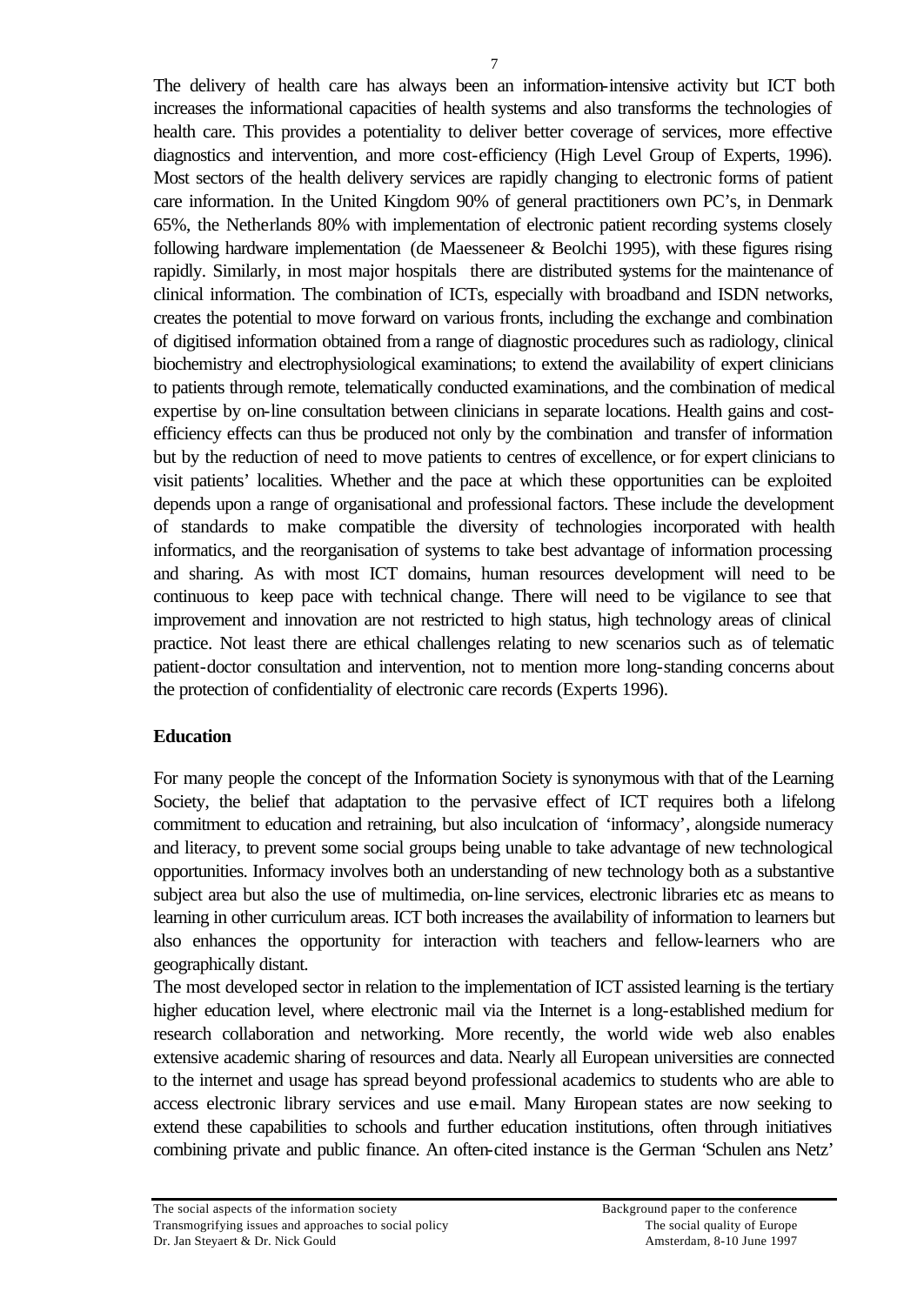scheme, which over three years will give access by 20% of schools to national and international networks, and multimedia services, and numerous other countries have similar or even more ambitious schemes.

Ironically, the widest access to learning technologies remains in the home, through ownership of PC's and telecommunications tools, with home-purchased educational multimedia a fast-rising percentage of the overall market (ISPO, 1996). Whether these technologies can be fully exploited as educational tools depends on the continuing evolution of an understanding of the pedagogic dynamics of distance learning and learning via electronic media. Many of the earlier naïve expectations of computer assisted learning are being moderated to acknowledge the influence of social interactions as reinforcers of learning (Gould & Wright 1995) if the ICT-based benefits of self-directed and autonomous learning are to be fully utilised.

### **5. New social issues**

The coming of the information society not only needs to be analysed in terms of technical innovations, information technology applications or economic changes. There are also social aspects relating to the societal changes. Daniel Bell, grand old man of those analysing the information society, already indicated the significance of the social aspects in his seminal work in 1973, making the distinction between the economising and sociologising modes of postindustrialism (Bell 1973, chapter 4). In his forecasting, the information society would include companies moving along a continuum from the economising polar extreme to the sociologising one. The main difference between both is the extent towards which commercial companies take social issues into account.

Bell's hopes and analysis have not resulted in reality. Currently technological advancement is looked upon with a mixture of gratitude for the scientific achievements and societal progress it symbolises, but equally with a sense of uneasiness as to the social implications it might bring. A doom scenario of the information society predicts gloomy futures for our employment, cultural diversity, equality and privacy.

## **Employment**

Employment and unemployment are likely to remain issues of strong concern in relation to new technologies because of their impact on social cohesion and political stability. The more optimistic view is that on balance ICT is creating more jobs than are lost, although conceding that the capacity to capitalise upon change will be largely dependent upon the wider social policy environment, such as education, labour mobility and social security. The United States are sometimes cited as a country which is under-capitalising upon its technological advantages because of skills shortages and absence of supportive social programmes - but the assumption is that the resolution of these would result in jobs growth. The counter-claim to the 'balance of job creation and loss' thesis is that ICT underpins jobless growth.

Whatever the merit of either the optimistic or pessimistic view, it has become a truism that through technology newly created jobs or modified ones will be different both in terms of the conditions of service which ensue, but also as a consequence of their content. With respect to the former, jobs are more likely to be fixed-term contracts, making demands upon families and individuals to manage the transitions required by 'flexibility' in the employment market. Secondly, the new jobs will require higher cognitive skills to accomplish them creating a need for individuals to maintain a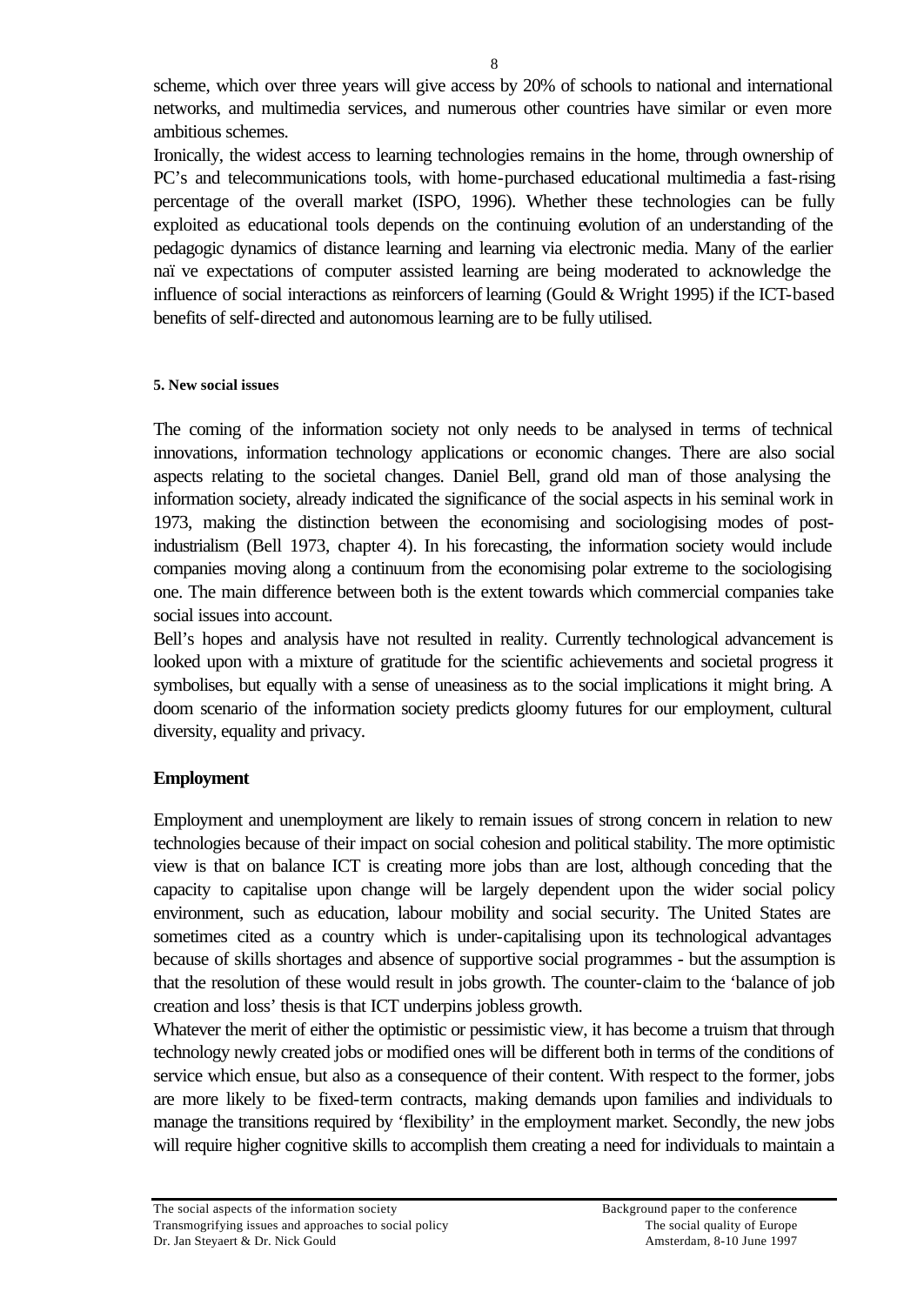lifelong commitment to training and education, and redundancy or uncertainty of employment for those who are unable to climb onto the new technology bandwagon.

ICT also reconfigures the spatial nature of work, with many people able to capitalise upon combinations of computer and telecommunication technology to work primarily from their place of residence. The initial view that teleworking was a form of Utopian liberation has more recently been tempered by the recognition that many people who work at home with ICT tools are traditional professionals - such as academics or consultants - exercising a choice to work at home occasionally (Qvortrup 1994). Secondly, for the genuine cottage teleworker there can be psychological stress factors associated with removal of the traditional routines and structure of attending the workplace, and the removal of the social relationships.

The question needs to be raised whether the combination of these influences (short-term contracts, flexibility, teleworking) does not result in a development that could take us back to a situation bearing resemblance to a nineteenth century pre-industrial situation (the independent, home-based consultant replacing the independent, home-based weaver) with its economic instability and large scale family poverty.

## **Cultural diversity endangered?**

The globalisation of our lives through information and communication technology has had remarkable positive effects. The erosion of time and space has brought people across the globe closer together, if not in living conditions or political views, at least in communications. Television and newspapers provide us since several decades with provision of information about distant places, internet currently allows us to communicate interactively with people living there.

Three different concerns are expressed regarding the globalisation aspect of the information society, all of them overlapping and interacting with each other. Firstly, there is concern that the globalisation of the economy, thanks to the efficient processing of information on a world wide scale, results in the consolidation and re-enforcement of multinational conglomerates that have a substantial impact on our lives. The example of Renault in Brussels recently offers a sad example, but it is equally puzzling to consider the power a single company as Microsoft has on our living environment.

Secondly, given this globalisation and the strength of some multinationals, a reduction of cultural diversity could emerge in the form of societal standardisation. In the global village we live in, McDonald hamburger shops can be found everywhere, as can be Hilton hotels or as programmes like Miami Vice are on television everywhere. The local flavour of different cultural has a hard time surviving. The language imperialism of English (and variations thereof) on the internet is another example.

Finally, applying the previous concerns to the news media, one can only wonder at the concentration of capital and power in a few media consortia controlling what we read in our newspapers and watch on the television news. "The bulk of international news – actually 90 per cent – published by the world's press comes from just four Western news agencies" (Webster 1995, p. 79). Herbert Schiller uses the term 'private ministry of information and culture' to refer to the small number of persons controlling the overwhelming majority of our cultural activities (Schiller 1987). Recent developments and the dissemination of internet might well prove to change this latest concern, by enabling minority groups (Chomsky refers to the case of the indigenous population of Chiapas) a global audience at the cost of a local call.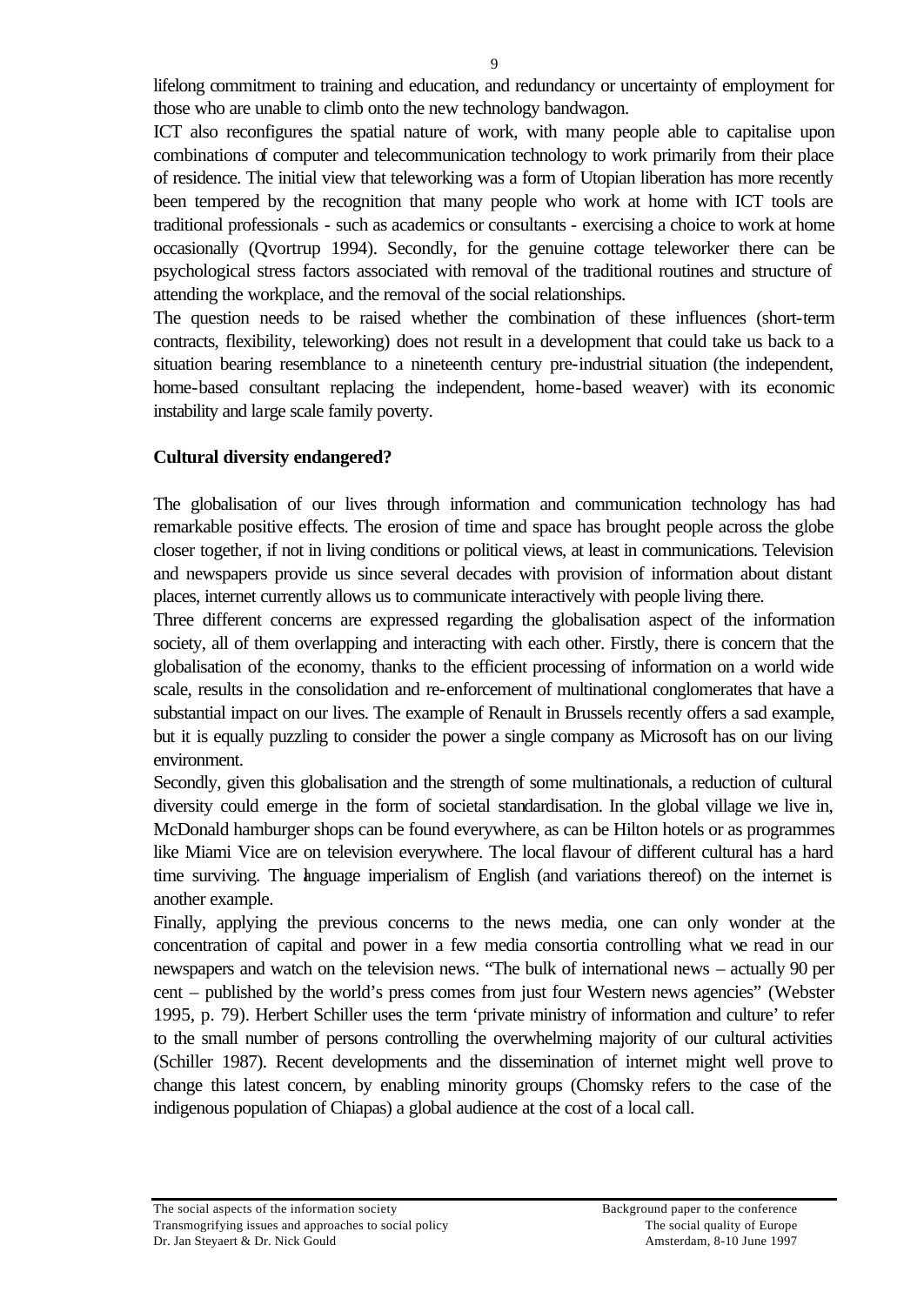## **Inequality**

Employment and unemployment are intimately related to the distribution of resources and wider questions of inequality. The benefits of ICT also bring with them the dangers of reinforcement of social exclusion of social groups, localities and regions. For many people there remain problems of the affordability of appliances. National statistics instantly show the variations of market penetration of personal computers, mobile phones, modems and other ICT tools*.* This is

compounded by the affordability of access to on-line services, that even if people have the hardware in their homes, subscription fees and rentals are beyond the means of many. Additionally, familiarity with technology ('informacy') remains a barrier for many people to utilisation, let alone ownership, of the paraphernalia of new technologies. These exclusions are patterned by the same variables that underpin other dimensions of inequality, such as income, ethnicity, disability and geographical isolation. Furthermore, a question rises whether inequality to information technology is simply a question of access to and knowledge about the technology (solved by provision of technology and training), or not also a complex cultural issue related to different ways of utilising the same technology - whether the home PC is used for wordprocessing or games. This would provide links between the issue of equality in the information society and the work of Basil Bernstein on equality towards language and his approaches to sociolinguistics and strategies for remediation.

The need to search for creative solutions to promote universality of electronic information services is likely to mean partnerships bringing together public and private initiatives. Examples of some of the conceivable outcomes from such partnerships have been identified within the first annual report to the European Commission from the Information Society Forum. One possibility would be to make interactive facilities provided through human services (health, education, social services, public information) available to all, irrespective of geography or personal economic resources, probably through local access points in public places. As the Forum identifies, the provision of universal access may involve a cultural shift to replicate the ethic of public service broadcasting in relation to some aspects of electronic information services. For some groups of people this includes the exercise of positive action to create equality of access, for instance in relation to assistive technologies which enable people with disabilities to use computer-based and on-line services.

Gender remains one of the principal axes of inequality although ICT has the capacity to change the balance between family and working life, which, of course, carries significant gender implications (Miles et al. 1988). The various changes within employment are occurring within a segregated labour market so that change has differential impact on men and women. These developments will have implications for: education and training which challenge conventional assumptions about gender and career choices, equal opportunities policies to challenge 'glass ceilings' in technology-related work, working patterns which are compatible with family responsibilities, and greater involvement of women at design and specification stages of hardware and software development (Commission 1996). Above all, there is a need for gender equality issues to be mainstream in employment policies to maximise gains both for reasons of social justice, but also for commercial maximisation of human resource potential.

## **Privacy**

10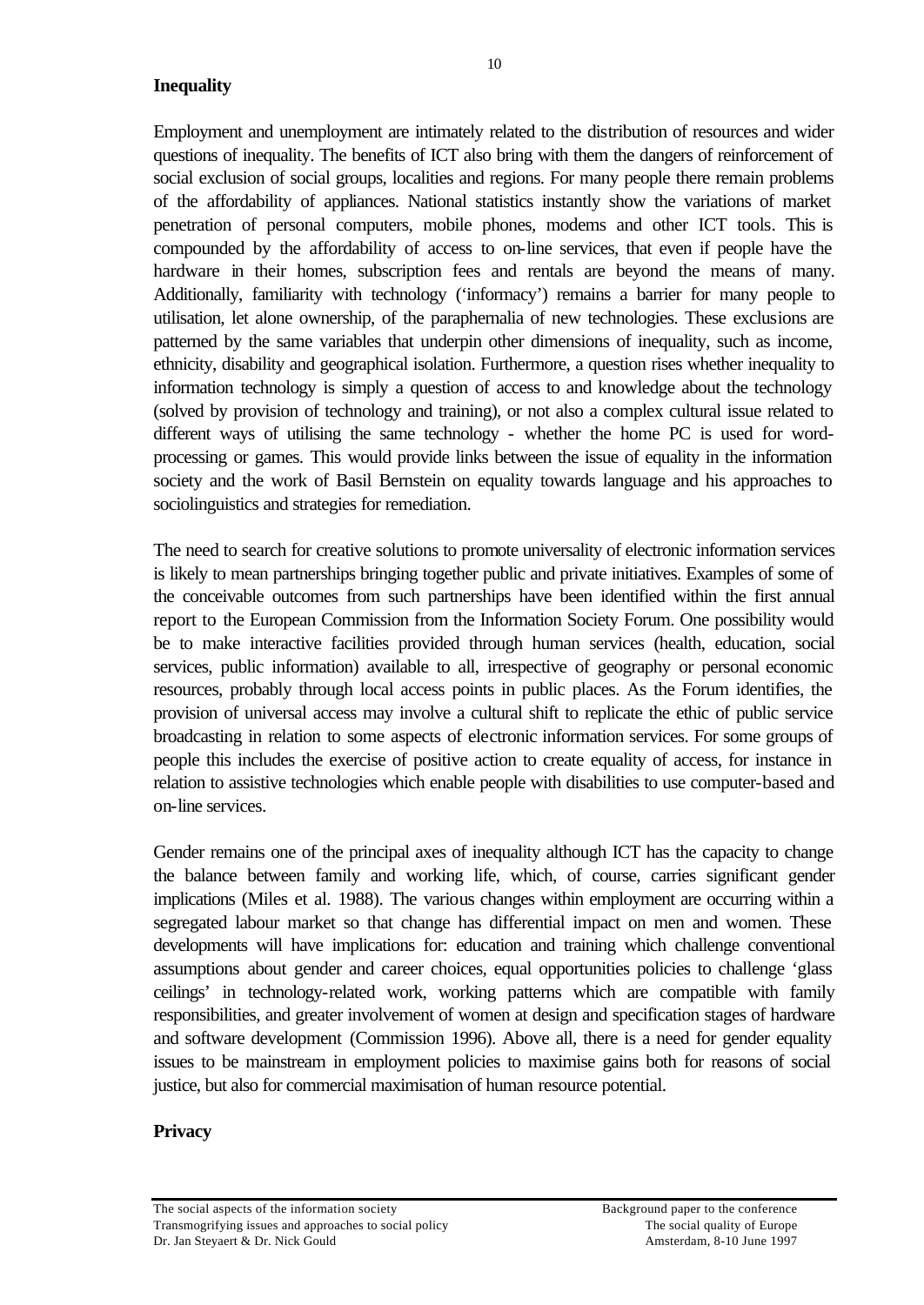The emphasis on market exploitation and deregulation currently found in information society policy statements can result in inadequate attention to public anxieties about privacy and freedom from intrusion. There are at least two major areas of unease: unauthorised access to files by agencies, and the combining of data from diverse sources to give a composite profile (Webster 1995, p. 68). Social theorists have identified the ambiguity between positive connotations of the information society, and the possibility of reframing the same technologies as negative characteristics of a surveillance society.

As discussed above, positive effects of ICT include the wider plurality of opinion represented within political debate, enhanced access to public opinion, a greater scrutiny of government, citizens producing as well as consuming information, and enhanced privacy and anonymity of personal communications. An unexpected positive effect of widespread dissemination of technology is also that most Western countries now have well elaborated privacy regulations. But for all these gains there are also potential losses. Pluralism is constrained by access issues, scrutiny of government is bound by willingness to provide access to official information, production of information is dependent upon adequate resources, anonymity also carries risks of lack of accountability for information, and privacy and security are compromised by continuing technical limitations of security, particularly over the internet.

The issue of privacy inevitably overlaps with that of surveillance. Data entrepreneurs increasingly operate by combining data sources (for instance consumer purchasing patterns as tracked via store or credit cards) with other personal databases to produce new levels of intimacy in the profiling of families and individuals to create marketing opportunities. Lyon cites the extreme examples of the targeting of advertising and promotional material to customers whose family structure can be reconstructed from the purchase of items such as nappies: "questions of social division, both between consumers and non-consumers and along the fault lines of gender and ethnicity, provide critical analysis in terms of justice and social participation." (Lyon 1994, p. 157).

## **6. New approaches to social policy**

The substantial changes in the societal context determining social quality not only give ground to new or reinforced social issues, but equally provide openings to new approaches. These include several social developments that have a positive effect on the social quality of our lives as well as new organisational frameworks and general increase of effectiveness/efficiency of social policy (Steyaert et al. 1996), the main instrument to address low social quality.

On the level of social issues, the information society has to be considered as a (potential) producer of improved social quality through citizens' increased empowerment and autonomy. This includes e.g. the broad area of assistive technology enabling disabled and/or elderly people to more fully enjoy daily life and participate in society, hence reducing social exclusion. Social quality can be further nourished by education ensuring no single citizen misses his 'point of entry' onto the information highway, as is done in e.g. the Danish 'info-society for all' policy and other national developments.

The information society as producer of social quality also refers to citizens having increased access to on-line information platforms, both a consumer and provider of information. The latter is illustrated by numerous examples of minority groups having a strong voice on the internet or by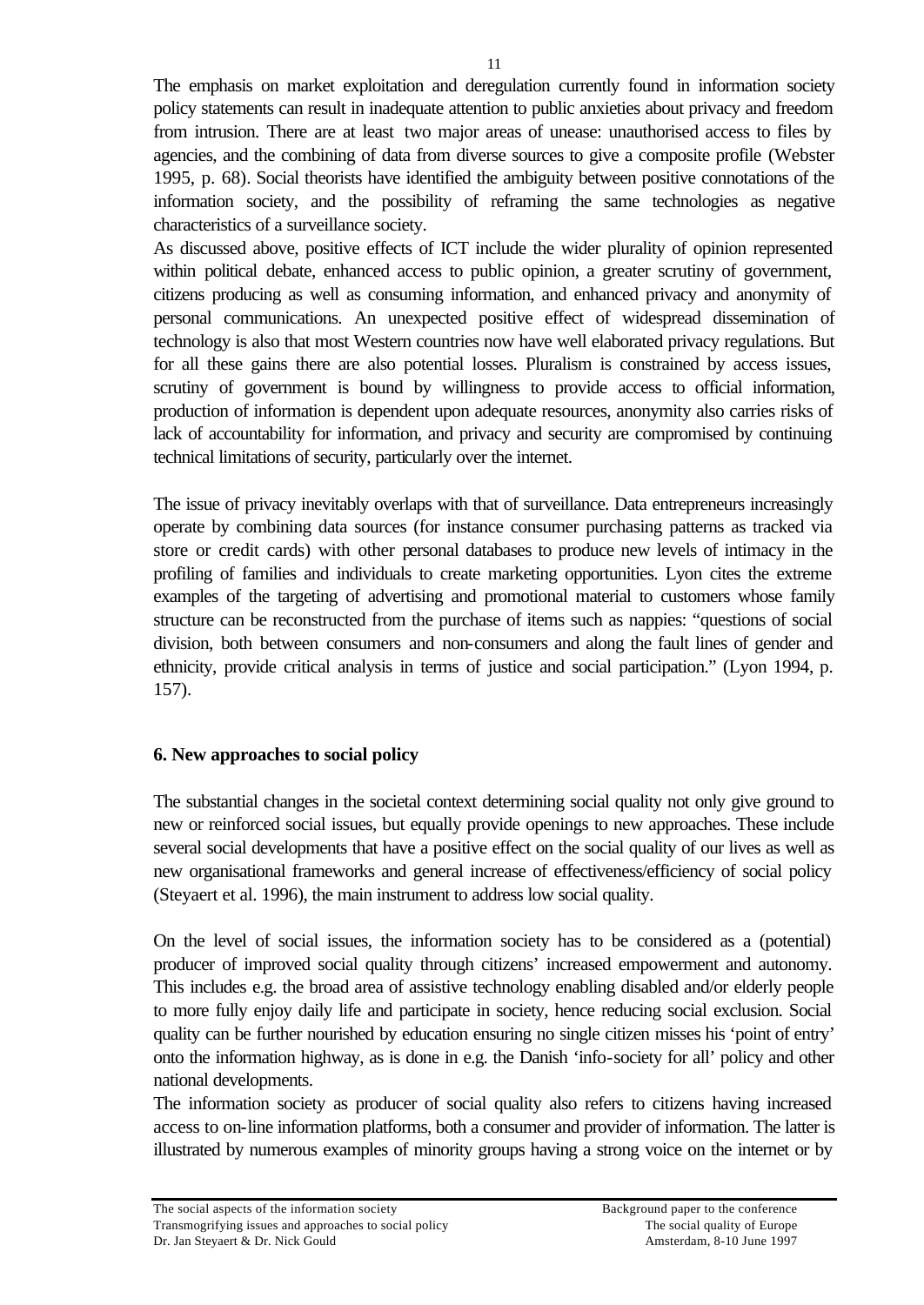the SeniorWeb world wide web project in the Netherlands, specifically aimed to introduce elderly persons on the information highway and to reduce social isolation. The former is linked to developments in the area of teledemocracy and open government, as illustrated e.g. by European Union's green paper, which was the hub of a 'virtual' democracy platform.

These challenges for improving social quality by making use of information society developments will be explored both on an individual and on a human service organisation level by the two presentations at the conference workshop.

The evolving information society not only offers opportunities to improve social quality on the level of social issues. It equally introduces new horizons for the organisational structure of the myriad of institutions that embody Western welfare states. The capacity to manage large 'rivers of information' through intensive use of ICT e.g. drastically changes the relationships between government and service providers. Overt central control gives way to closely monitored tasks seconded to quangos. The concepts of 'social indicators' and 'performance indicators' take on a whole new meaning as they become determinants in the distribution of devolved budgets (Bebbington & Davies 1980, Vaarama 1996) although not all agree on the extent to which geographical information systems have or should rationalise resource allocation (Berman 1992). A development towards a cashless society and its social policy equivalent in social policy (in Swindon, UK, recipients of cash benefits would be issued a 'social credit card') seemed farfetched and futuristic only two years ago. With coincards or electronic wallets rapidly being taken onboard by shopkeepers, this future seems less remote. Still, the Swindon scenario walks a tight rope between social care by surveillance and policing on the one hand and proper social policy on the other hand. It illustrates that with good intentions and proper safeguards against abuse, the information society has the capacity to enhance social quality, without both ingredients it can substantially turn social quality into an endangered species.

Probably the most substantial and structured challenge to improve social service provision through organisational change and use of information technology relates to developments such as the community care act in the UK. Most social service provision processes in Western countries are eagerly being redesigned to reflect neo-liberal approaches and be more market-oriented. Traditional organisations covering intake, assessment, care planning, care provision and evaluation now find themselves being disentangled into separate units buying or selling services in a mixed economy of welfare. New information needs emerge in the area of more formal client assessment and elaborate client information systems (Gould 1996, Lewis & Glennerster 1996, Steyaert 1997). Re-assembly of the ingredients of former welfare organisations results in one-stop services relying on intensive information traffic between front-offices and back-offices, as e.g. in the loket 2000 initiative in the Netherlands.

On a more modest level, the information society offers plentiful points of impact to increase efficiency and effectiveness of social service provision. This not only includes use of office informatics such as word-processing and databases but also more extensive applications. As such, e.g. outreaching approaches to reduce non-take up of welfare benefits can counterbalance the threat of a surveillance society and reduced privacy (Morgan & van Oorschot 1996). Availability of large datasets with personal information provides increased opportunity for epidemiological research, be it medical or social, through the use of secondary analysis or datamining techniques (Hakim 1983). The introduction of national personal identification numbers and large-scale information systems such as the crossroads databank of the Belgian social security organisations substantially reduce the bureaucracy for citizens. The widespread dissemination of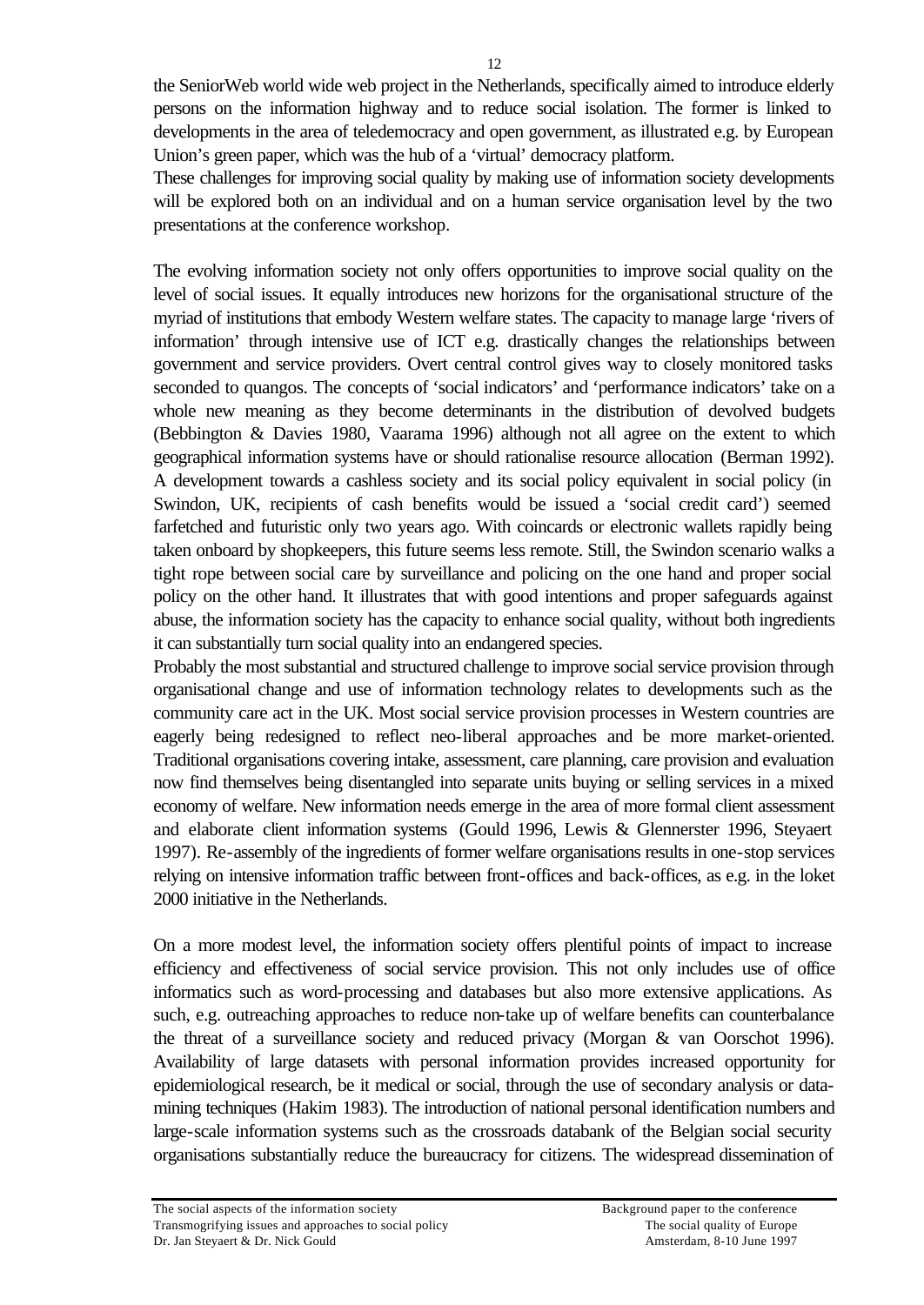information pillars allowing access to labour market and job information aims to reduce unemployment by matching demand and supply of labour, an example of which is provided by the Flemish WIS-system.

It is fair to recognise here, in a comfortable situation allowing hindsight, that there have also been some blind alleys and some erroneous predictions of the role new technology would play in service delivery. In part this derives from a mistaken assumption that there was a correspondence between the capabilities of the technology and the work and organisational requirements of the human services. Some of the dead-ends have been the development of expert systems in complex areas of risk assessment and intervention where it has not proved possible to codify the rule base of expert judgement (or agree on what constitutes expertise) in domains which are complex and multidimensional (Berg 1997).

These examples serve to illustrate the challenge that the information society is including regarding the enhancement of social quality in Europe. Developments not only put new or reinforced social issues on the agenda, but also provide the necessary context to develop and implement innovative approaches to social policy.

## **7. Revisiting the Information Society**

We have argued that the information society remains in the literature a contested concept, although certain pathways can be identified by which the informatisation of society occurs. Some quantitative benchmarks can be put down to measure the expansion of usage of ICT although clustering them into quantitative thresholds or scales remains problematic.

The concept of social quality equally remains problematic, but we have suggested that the scope of the relationship between information society development and social quality can be considered under three headings - applications, social issues and approaches to social policy - although it is evident that all three interact with one another. We have subsequently argued that the developments underlying the information society bring both threats and opportunities regarding social quality. The balance between positive and negative effects is not technologically determined but to be influenced by policy actions. New approaches to social policy taking into account the achievements of the information society can substantially influence this balance. They currently do not call for increased technological progress, rather for action in the field of applications and dissemination of results.

In this way we have suggested a broadly sketched context within which the two substantive papers to be tabled in the workshop can be located. It has not been our brief to argue a categorical empirical or theoretical position, indeed we would argue that informatisation is such a dynamic process that any such closure would be premature.

In the spirit of an open inquiry we are presenting this paper in two media, paper and as a cyberdocument (to be found at http://www.fz.hse.nl/causa/amsterdam/). The latter is in turn linked to a series of relevant cyberdocuments, which have informed the creation of this document. Both serve as an invitation to invited members of the conference to make their own exploration towards the 'Information Society' and seek ways how the information society might improve the social quality of Europe.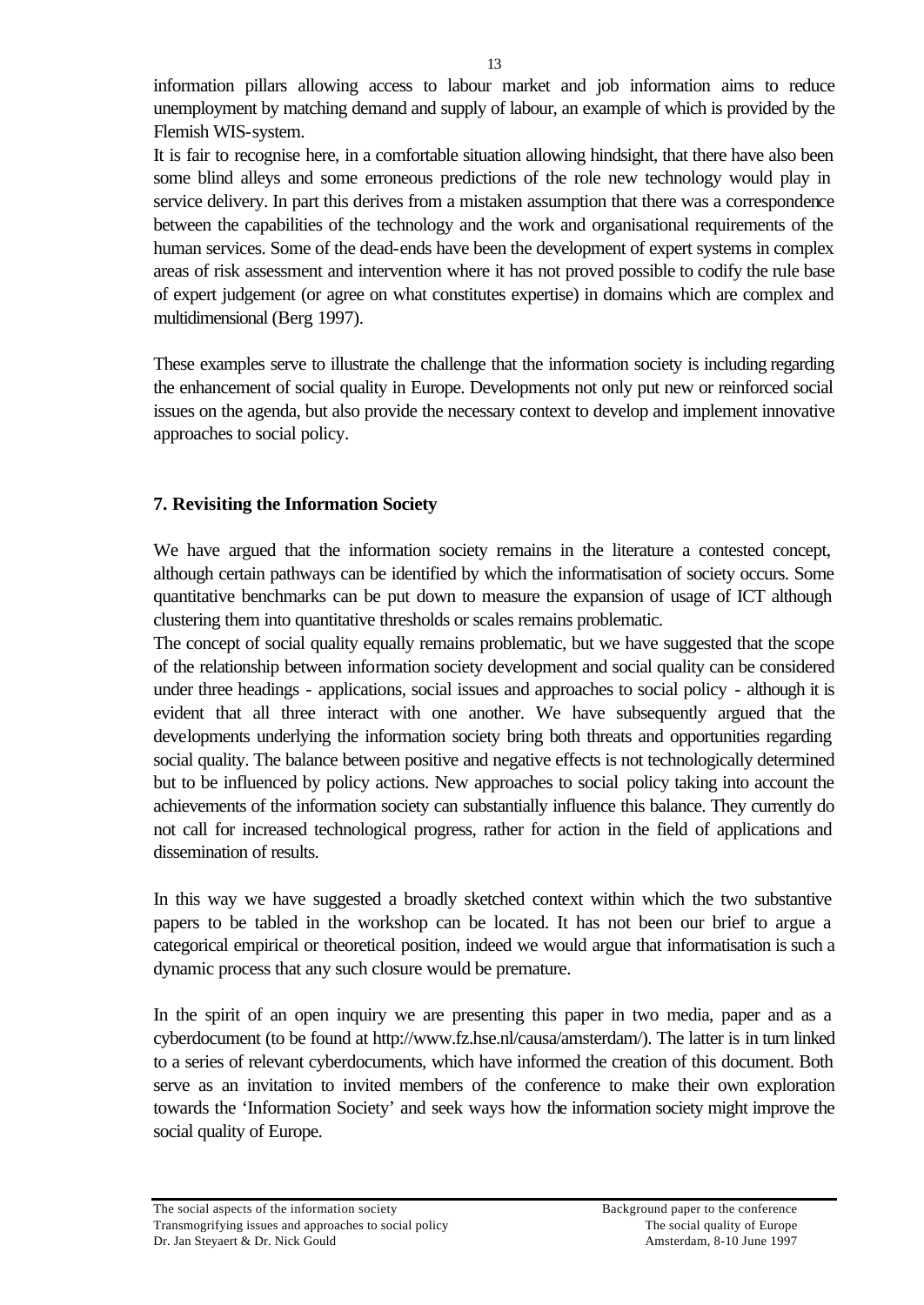### **References**

ISPO, the Information Society Project Office of the European Union, provides a gateway between the European Union and European citizens regarding the information society. It does so by providing easy access to information about the subject.

You can contact ISPO on the world wide web at http://www.ispo.cec.be/ They provide several links to other sites with information on the information society.

- Bebbington, Andrew, and Bleddyn Davies. 1980. "Territorial need indicators: a new approach." *Journal of social policy* 9(2):145-168
- 433-462.
- Bell, Daniel. 1973. *The coming of post industrial society, a venture in social forecasting*. Basic books.
- Berg, Marc. 1997. *Rationalizing medical work, decision support techniques and medical practices*. MIT press.
- Berman, Yitzhak. 1992. "A Decision Support System in Resource Allocation: The Political Process in Rational Decision Making." *New technology in the human services* 6(1):8-19.
- Commission, European. 1996. "Green paper: living and working in the information society: people first." .
- de Maesseneer, J., and L. Beolchi. 1995. *Telematics Primary Care in Europe*. IOS Press.
- Eatwell. 1996. "Surfing the Great White Wave: the internet, extremism and the problem of control." *Patterns of Prejudice* 30(1):61-71.
- Esping-Andersen, Goesta (ed.). 1993. *Changing classes: stratification and mobility in post-industrial societies*. Sage.
- Experts, High Level Group of. 1996. "Building the European Information Society for Us All: First Reflections of the High Level Group of Experts." Pp. 85 . European Commission.
- Gershuny, Jonathan I. , and Ian D. Miles. 1983. *The new service economy: the transformation of employment in industrial societies*. Frances Pinter.
- Gould, Nick. 1996. "Care management and information technology: science or reading the tea leaves?" Pp. 85-99 in *Information technology and human services, more than computers ?*, edited by Jan Steyaert. NIZW.
- Gould, Nick, and Judy Wright. 1995. "'Unlocking Care Management': developing computer assisted learning materials for care management." *New technology in the human services* 8(2):16-21.
- Hakim, Catherine. 1983. "Research based on administrative records." *Sociological review* 31:498-513.
- Lewis, Jane, and Howard Glennerster. 1996. *Implementing the new community care*. Open university press.
- Lyon, David. 1994. *The Electronic Eye: The Rise of Surveillance Society*. Polity Press.
- Masuda, Yoneji. 1983. *The information society as post-industrial society*. World Future Society.
- Miles, Ian. 1990. *Mapping and measuring the information economy*. British Library.
- Miles, Ian. 1991. "Measuring the future, statistics and the information age." *Futures* (November):915-934.
- Miles, I., Rush, K. H. Turner, and J. Bessant. 1988. *Information Horizons: The long-term implications of new information technologies*. Edward Elgar.